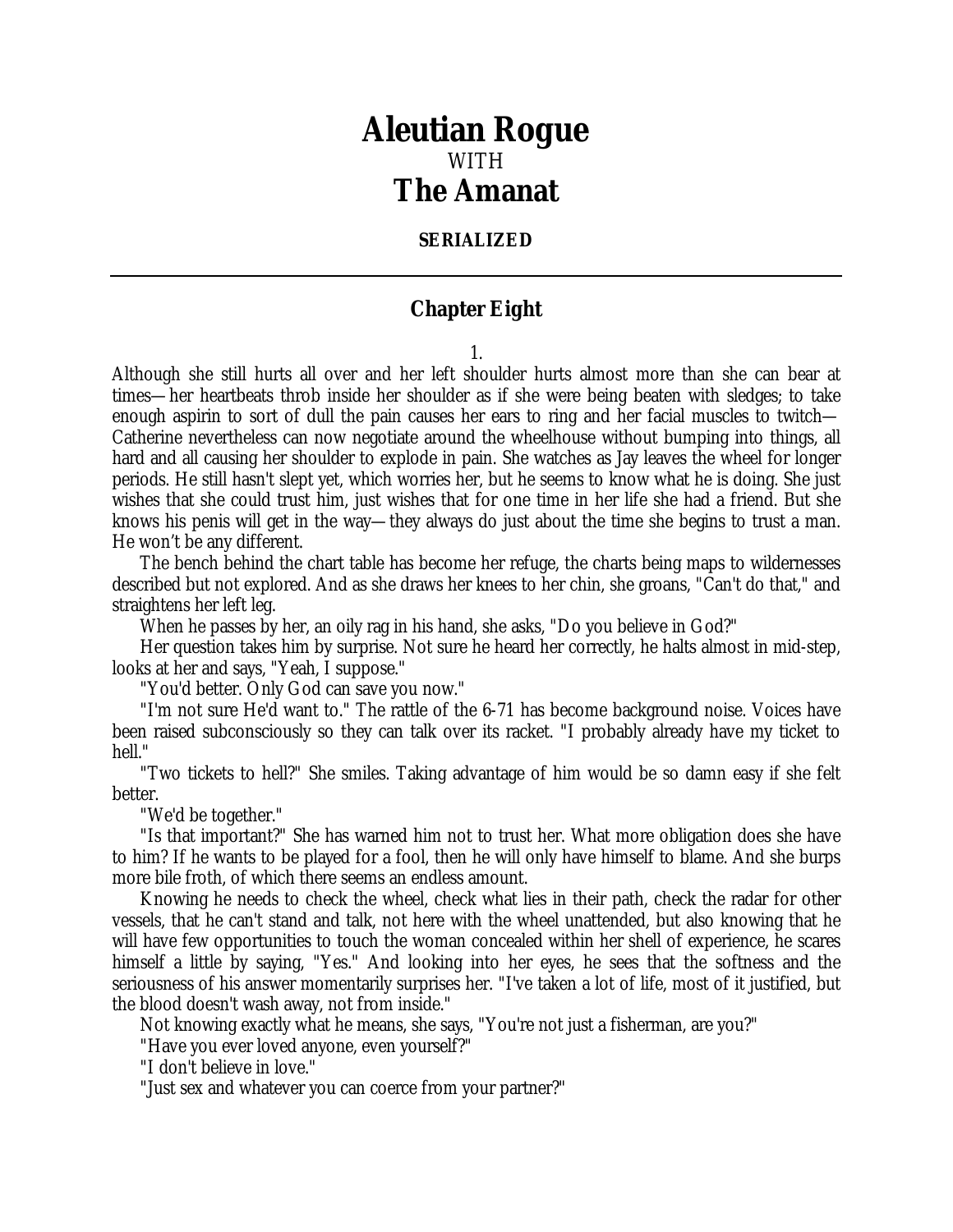"I've never needed a partner." She knows the implications of her words, and she is willing to let those implications stand without further explanation.

"I'm not just a fisherman, no. And…" pausing as he listens, thinking he might have heard a plane, deciding he didn't, "you now have a partner whether you really want one or not." He checks, without moving, what he can see through the wheelhouse windows, sees nothing but swell after swell, each the same and different, so he returns his attention to her: "Worst thing that happens to people is they get so damn good at what they do they don't think they need anyone's help. I'm sure you're that good."

"You can't help me…you're involved now all right. In way over your head." Certain he is a nice guy, she feels sorry for him, knowing what will become of him.

"Guess I'll have to make myself a pair of stilts."

"You know those two were working for the Feds, the two you shot?" He doesn't, she's certain, know who all of the players are. She hates to deflate his ego, but—

"Figured they might be…assholes anyway." Running seems easier the more he practices. "I need some help. If the Jimmie breaks its blower shaft, I can fix it. I have another, the tools, the know-how. If a seacock springs a leak, I can plug it, get by until I can beach the boat and fix it. Even if a plank springs and the boat goes down, there's a pram we can get in, a raft we can inflate, we'll make it. But I don't have a patch, the tools, or even the know-how to reach inside you and fix what is wrong." He pauses as he searches her eyes for the soul he knows they hide. "I have touched your spirit—that Rogue, Umatilla metaphysics of grandparents. I know where you bleed, but you'll have to help me repair the damage that has been done to you."

"Worry about yourself."

"Oh, I'll do that, too." He really needs to get back to the wheel. "But what's wrong with me is pretty simple compared to the havoc that lives right there," he touches her chest about where her heart would be.

2.

After returning from Toledo armed with the recent history of Lincoln County and a name she doesn't want to accept, Louise Toski tosses, turns, and rats in bed as sleep eludes her as if it were a single pollock in a five ton tow, the fish still trapped in the codend with the trawl doors pinning her down so she can't paw through the catch, the fish unmarked so she'll never know which one it is even if she finds it, her search being all she can hope to accomplish. She considers calling the police, notifying them that Peter Keipers is Jay Shoulders, that he has a boat in Dutch Harbor, Alaska, where the world circles around upon itself, tucks its ends together and forms a ball stuffed with feathers and fur, and spins in a nine planet course where the laws of physics seem horribly elastic. Yes, there are reasons why he couldn't say more: how could he explain just disappearing from Oregon? She imagines, with rustlers and all, that he was scared; she would be. And she suspects he knew the IRS would be after him, the Fascists. But he didn't have to stay gone, doesn't have to keep on hiding in the seams of the world.

So Alaska & Jay? OSU & her degree? Those seem to be her choices. And she doesn't even know if he would want her to return although she needs to tell him that whatever happened, it's all over. He needs to tell the police what happened to the policeman, who was probably killed by the rustlers. They need to know so they can quit looking for the officer.

Jay can return to his farm…she went by it, saw it, walked around for a while. The fields are all blackberries and alders, the fences broken down. But it is right on the river, and all of that property sells now for more than twenty thousand an acre. So a hundred forty acres, along with everything else he has—he can't just leave that kind of money sitting around. It has to be used for good, and she knows he is a good person; so he has to return and spend it to help others.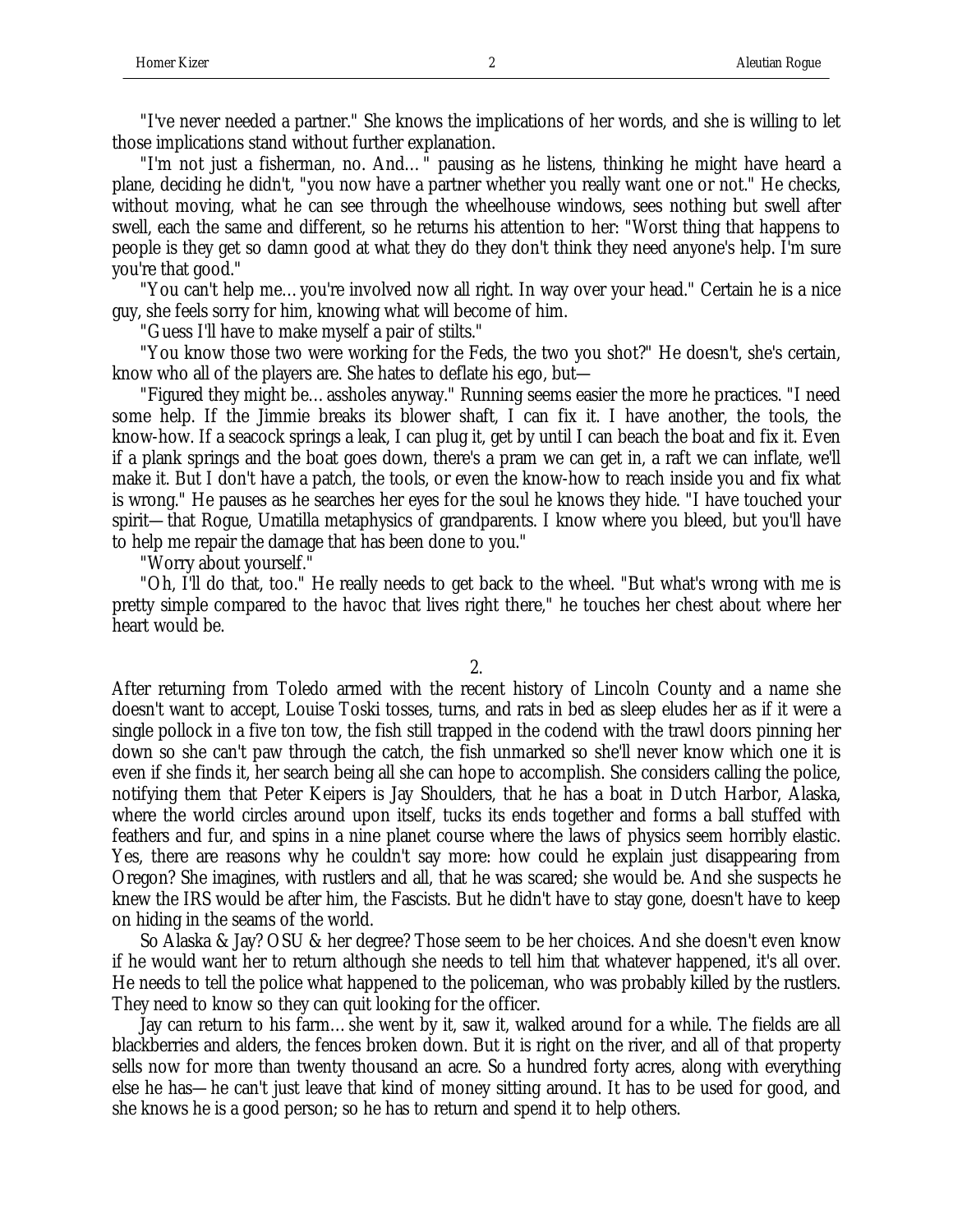She needs to talk to him, to ask him if he's really Peter Keipers. There's so much she needs to hear him explain.

Checking her clock radio, she bounces from bed, and hurriedly dresses. She has overslept when she didn't even know she was asleep. And as she dials information—she's sure he said he fished for Pacific Pearl—for the cannery's number, she hollers at her mother, "May I call Alaska?"

Although her mother doesn't answer, her resolve to call Jay wavers as she waits and waits and waits for the information operator; her urge to hang up becomes almost overpowering before a series of bleeps is followed by a phone ringing.

"Pearl, Marge speaking. May I help you?"

She has nothing to say, and starts to hangup. How can she ask if he really is Keipers?

"Hello? Anyone there?"

She hears herself saying, "I need to get a message to Jay aboard the *Coyote*." There are little breaks between her words from some sort of interference in the satellite transmission.

"Did you say Jay on the *Coyote*?"

"Yes." Her urge to hangup again seems overpowering.

"Is this a joke?"

Rattled, she blurts, "No! I've an urgent message." Now she is mad because again nobody listens to her, not even a secretary at the end of the world.

"I'll take it down, give it to him if he shows again."

"What do you mean, shows again?" This is important, something she needs to know. "What's happened?"

Marge tells her about the rape, the shootings, and Jay's disappearance, then about the report of the *Coyote* going down off Egg Island.

Disappeared again, and this time probably drowned—her heartbeats grow faint. Good sense tells her to wash her hands of him, but Jay will need her now if he isn't already dead.

She was aboard the *Coyote*, and she knows a little about boats, fluid dynamics, and marine architecture. Unless something bad happened like a hull breech or hitting a rock, she wouldn't have thought the *Coyote* would have gone down in a storm, unless, of course, Jay made a mistake and got crosswise to a sea, which, she knows, is easy to do for someone who doesn't listen very good. But then, she realizes, he disappeared one time before and he is Native American and they have a way of vanishing when they are in trouble, almost as if the ground swallows them up—in this case, the Pacific—then spits them back out because they taste bad or something. She wouldn't be too surprised if he weren't still alive. That would be the Native American thing to do, come back after everyone thinks he is dead. She just wishes he would shave that ugly, ugly beard of his.

If he isn't dead and she hopes he isn't, he will need someone to listen to him, and she is a good listener. "Does anyone know where he was going?"

"All I know is that the bad guys were involved with drugs. The police have questioned everybody, even looked at our phone log and at Vita's. I told the chief that he called Kodiak Friday. Well, not really called." Marge tells her about the message Jay asked Dave to relay.

She knows who the man from the lab was supposed to meet; she met her, the woman who was beaten up. Yes, she is a good listener, and she has an excellent memory. "Does anyone there know what his message means?"

"Don't think so. The chief didn't seem to care, and now with the *Coyote* sinking off Egg Island, it doesn't matter much." Marge pauses, then adds, "The Coast Guard quit looking for wreckage last night. They didn't find anything, and the weather hasn't been very good as of late."

Having met the woman who was beaten up and knowing that Jay helped her get away to Kodiak gives her more of a lead than anyone else has at the moment, or so she suspects. Even if the *Coyote*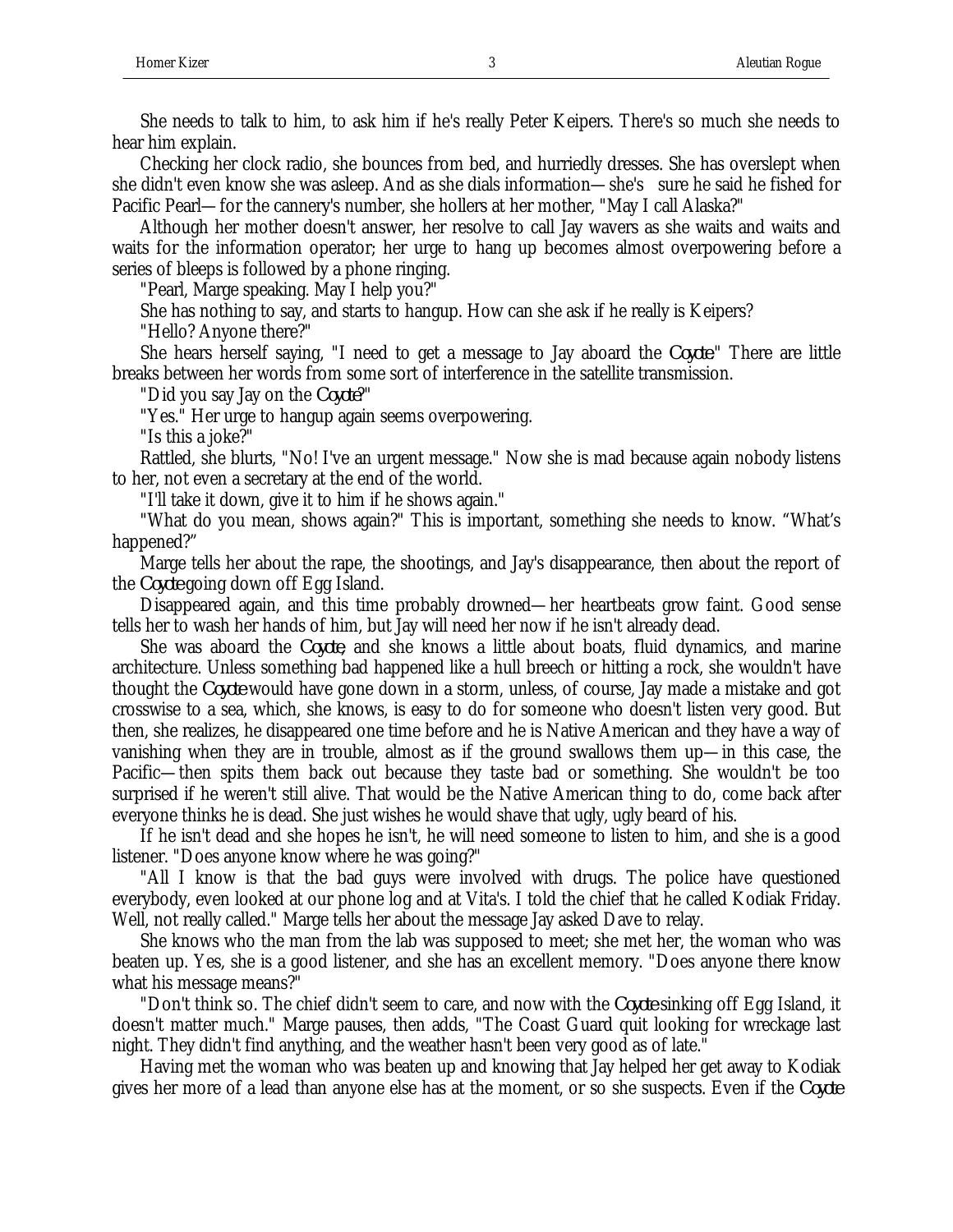went down, she should still tell Jay's friend and his brother in Ketchikan about what happened, and what she knows. Hopefully, they will listen to her.

She twists the phone cord as she decides what to do. "Thanks, Marge." Does she, she wonders, still have enough money to get to Kodiak? and what then? What if she doesn't have enough to get back, can she get a job there, one that won't last past the start of next term which is just a couple of weeks away?

Wearing heels and taking very short steps in a very tight skirt, which, Louise knows, is too short for a woman as old as her mother, her mother enters, and crosses the living room. Her mother is a constant source of embarrassment. In a minute, she knows, her mother will start telling her the sordid details of who's playing around with whom's spouse. So she quickly asks, hoping Marge hasn't already hungup, "Oh, what's the number of your Kodiak cannery?"

She dials while avoiding looking at her mother, who straightens a picture frame bumped during last night's party, another Bourgeois grab-ass affair where too much liquor was consumed in too short a time by too many of her father's clients, each as horny as their tom cat. That's what everything is about here: sex, sex, sex. It's absolutely disgusting. And all she really wants is away from here.

From the receptionist or whomever answered Pacific Pearl's phone in Kodiak, she learns that John somebody (who she imagines is the person with the laboratory) is to meet someone (the woman who was beaten) at the fuel dock, that the message has been relayed to somewhere called the Lab (she was right). Really, now all she needs is the name of John somebody—and she has to get away from her mother. She again calls Marge.

"John," Marge says, "is probably John Littlehaus. Jay's had us send him checks before. But as for who he's to meet, I wouldn't know."

She knows, yes. And she needs to be in Kodiak before John Littlehaus meets the beat-up woman at the fuel dock. She has to go now, before her nerve fails.

\*

Through Seattle and at thirty-plus thousand feet over the Queen Charlotte Islands, far past the point of no return, Louise admits to herself that at best what she's doing is crazy, insane, sheer madness. She don't even know what to call him: Jay, Peter, Dutch (his nickname). She thinks the name Peter is as disgusting as his beard. And she hopes, fervently hopes that he is still alive. There has to be some explanation for the shooting. Surely, no jury would find him guilty of killing rapists…as far as she is concerned, a man should be shot for just pinching a woman's behind. Women shouldn't be stared at, or groped, or pawed as if they were fur pelts to be graded and sold at auction. Jay was a gentleman, and that counts a lot with her. She applauds him for shooting those rapists; she saw what they did to the other woman. If more men would shoot molesters, then maybe a woman could go into a bar and be treated with respect. And she hates herself for thinking that women have to rely upon men in order to have respect. That isn't fair, isn't right.

Her conscience wouldn't allow her not to try to locate this John Littlehaus and talk to him, tell him about Jay—to her, he'll always be Jay Shoulders. And she thinks she now understands his tethered restlessness she felt without really getting close to him.

Anchorage is a blur. She changes planes, but doesn't get anything to eat, and now she has a hunger headache, which the little bag of almonds doesn't make go away. She looks out the jet's starboard side window, but sees nothing but what looks like lit matches, the flares off oil drilling platforms, wasted energy that ought to be going to help people instead of being wasted. And the next thing she knows the jet feels like its falling out of the sky. She hangs on as the deflector flips over the back of the engine, its roar about deafening beside her.

The sun set hours ago; so it is very dark when her Wien flight lands in Kodiak, and she can finally get out and stretch her legs and count her money, of which she doesn't have much, certainly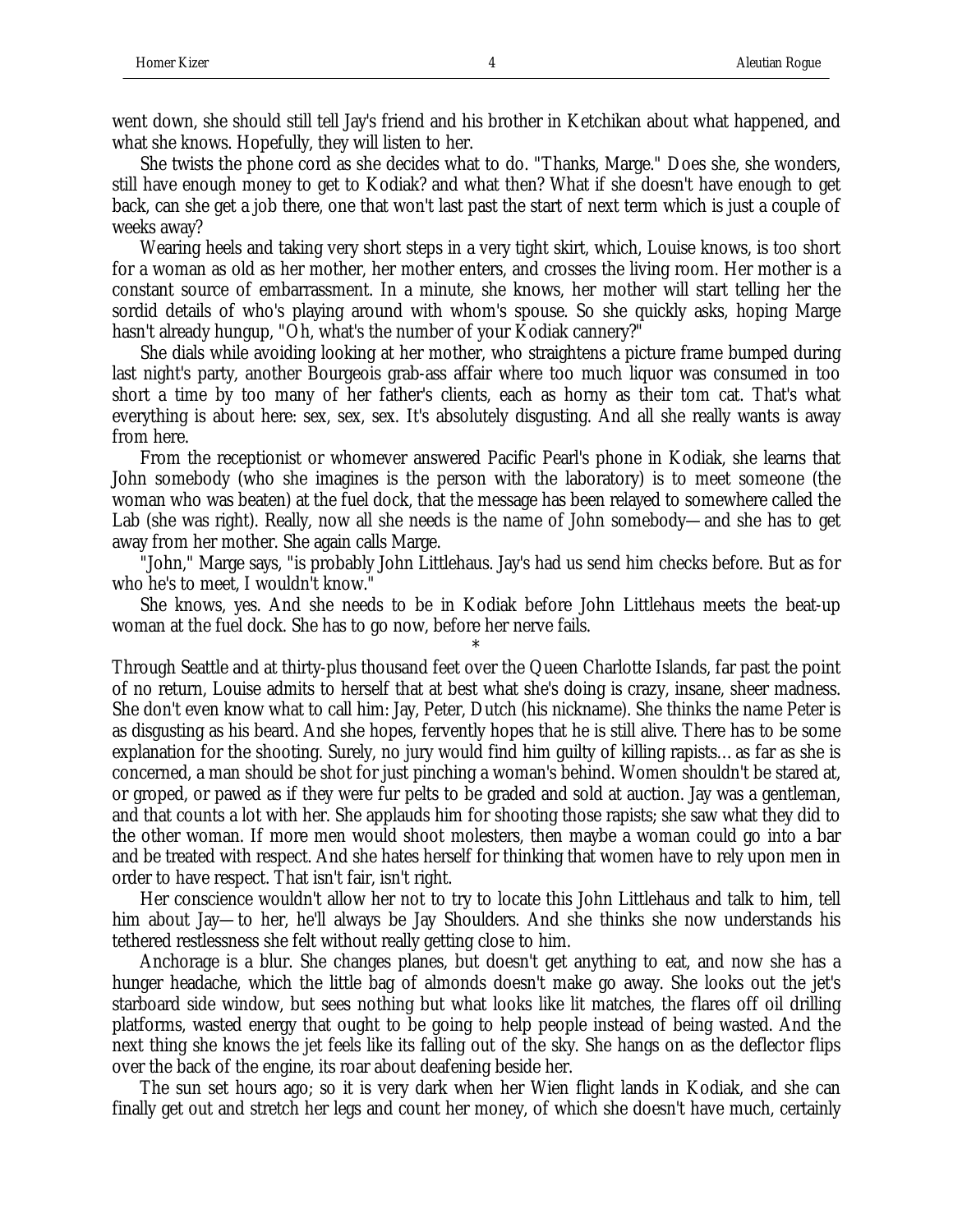not enough to return to Oregon so she will have to find a job, even if it isn't much of a job. She takes a taxi the ten miles to town, again counts her money, counting out enough for her room, and she feels tremendous pressure to find this John Littlehaus tomorrow. Maybe Jay can afford this hotel, but she can't—and this one is supposed to be the cheapest of the three in town.

Key in hand, she climbs the half flights of stairs, finds her room, turns on the TV, and feels like getting stoned. Yes, she does that, and she doesn't think getting stoned is as bad as getting drunk, but she understands how somebody could equate the two, both of them a wasting of brain cells. She wishes she had some grass, but since she doesn't, maybe she'll walk downtown instead, anything to get away from all of the questions she has about whether Jay really drowned or just disappeared again like he did from Oregon.

Her feet lead her towards the deserted boat harbor where salmon seiners bob in their slips, their rigging casting eerie shadows that weave through the dark like illusory sentinels standing ghostly vigils above the dormant fleet. She steps over Natives asleep in the shadows of waterfront buildings, lying out of the wind, cuddled around bottles in brown paper bags. She stares at three fellows, not much older than her, huddled together, apparently unable to sleep. The harbor smells of dead crabs, rotting kelp, diesel fuel. In a store window she sees a T-shirt reading, *KODIAK--It's Not The End of The World, But You Can See It From Here*. Maybe she can; maybe she has. The lights on the floats twinkle like distant suns about to die.

She walks, the wind sharp and cold, until she is tired, just like she did yesterday on Jay's farm there along the Siletz River. So when she returns to her room, all she wants is to is warm up: she soaks in the tub, the water as hot as she can stand it, and she feels like she's pulling petals from a daisy. *He loves me, He loves me not*. And wishes she hadn't picked the flower.

Morning brings her no sense of relief. She is hungrier than ever, more miserable, and a little afraid of what lies ahead as she debates whether she should check out of her room and take a chance of finding somewhere else to stay tonight. It's really a matter of whether she has money enough to eat.

The cannery isn't too far, not according to the desk clerk who offers her a maple bar, not something she would normally eat, its sticky frosting really bad for a person's health. But this morning, she doesn't refuse it. And she is still licking her fingers clean as she climbs the steps to Pacific Pearl's inner office, where she timidly waits.

She arrives at eight. But the plant manager won't be here until nine so she fiddles with a zipper pull, chews on a hangnail that is starting, and rehearses meaningless words that mean everything: "Mr. Woodhart, I called yesterday about the message Jay Shoulders asked to have relayed to John Littlehaus. Can you direct me to his lab?"

"Didn't I tell you, his lab's in Blue Fox Bay." As if dreaming, she stares into the pale blue eyes of the white-haired manager. "I'm certain I told you. You're with the Attorney General's office, right?"

A panicked twinge. Cramps. She needs a cover story. "I'm a marine biology student at Oregon State." And she says that Jay suggested she look for a job at the lab.

"Why didn't you tell me you're who John's supposed to meet? He needs help right now, that's for sure, especially with that Malina Bay study for Fish & Game. Why don't you," he picks up his secretary's phone, "catch a ride out there with them. I'll fix it up." And before she can object, he talks to someone named Jeb, then hangs up. "There, you're all taken care of. Be down on the floatplane dock in twenty minutes."

She starts to object, but stammers, "Thanks," instead. She thought John was supposed to meet the woman who was beaten at the fuel dock here in Kodiak, and she really didn't have any intentions of asking for a job though she has to have one, but she can't afford to charter a plane, however far away the lab is. This might be her only way to warn Jay's friend about what has happened, especially if someone from the Attorney General's office is on his or her way there.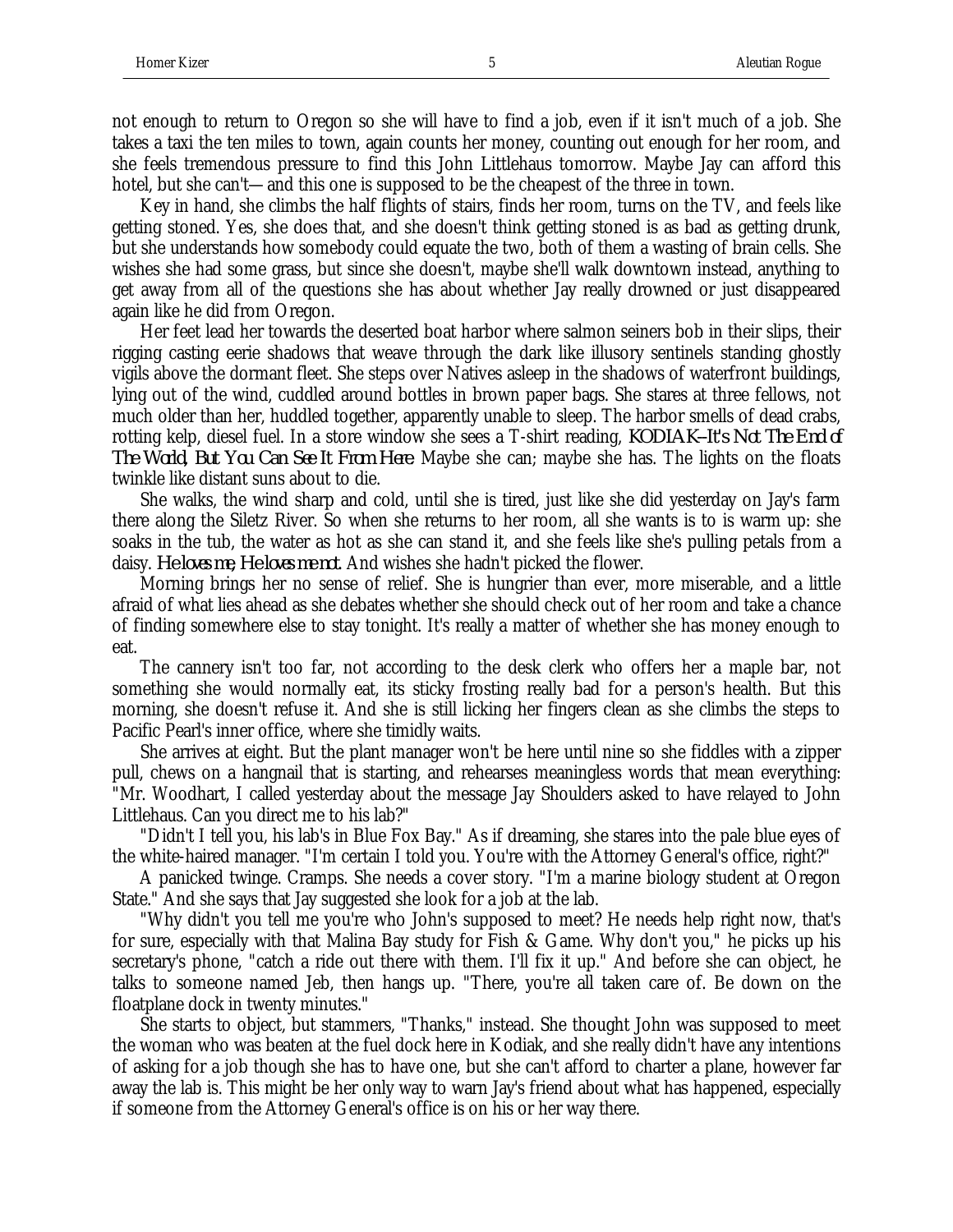"Do you know how to get there?" Evidently it is her confused look that causes the manager to add directions to the float dock.

She hurries to get her bag—and with her dufflebag over her shoulder, she follows Marine Way to the breakwater for the small boat harbor. Cormorants dance around the green channel light. Gulls huddle on the riprap. A lone bald eagle chases a raven down the channel, and a sea lion surfaces near her, looks at her, then slips out of sight.

A tan pickup with a stenciled Fish & Game seal on its side doors parks on the breakwater. And without saying more than, "Hello," the fellow in a green uniform takes her bag, stows it, then helps her onto the float of a blue and white Super Cub.

Where is she going? She doesn't remember. She doesn't really even know why she is here. And she finds herself buckling her seatbelt as if she were someone else watching a different person buckling her seatbelt.

The Cub taxies the length of the channel, turns into the wind, and roars as it drives its floats through eighteen inches of chop. She feels the plane leap into the air, but once airborn, the Cub slips sideways as the wind tosses them about. She grips the sides of her seat, and is all right until the Cub springs high when they cross from water to land, then falls two, three hundred feet when they pass from land to water, its wings all the while flapping like a gull's.

A thirteen-hundred-foot high fog bank covers the Shelikof side of the archipelago. Grim-faced, the biologist, who offered her a plastic bag a moment too late, flies above the soup, locates a bare peak, circles it twice, then holding a northeasterly course, drops into the fog.

Her heart swells in her throat; she catches her breath, and pushes back in her seat. Arms stiff. Legs stiff. Expecting to die.

Counting as he watches his compass and altimeter, Jeb suddenly levels out. And the Super Cub's floats skim a nearly flat bay.

Through the fog, she sees land and trees! on all sides.

They taxi on the bay until a faded red barn extending far out over the water materializes in the fog dead ahead. Jeb guns the engine while holding full rudder. The Cub swings ninety degrees, and beaches on the sand next to the barn, where Jeb hops onto the float, pulls up his hip boots, and secures the wings to lines buried in the bank.

The barn rests on pilings. It could be from a turn-of-the-century tintype of a forgotten, timbered slough along the Columbia or on Puget Sound. She has seen it before. Yes, she has, but she knows she hasn't. It's sort of like waking up in a dream and not knowing what is dream and what it real her confusion she has to blame on the sugar, the maple frosting with its imitation flavoring. She knew better than to accept the pastry, but she was hungry and it smelled good.

Two houses are built on the hundred yard long spit. The one in front of the barn has a steep roof, is gray trimmed in white, and has a covered porch running its width and steps leading up to the porch. The other rambles where the spit gives way to a timbered knob, has a wind generator on its roof and smoke coming from its chimney. A rooster crows, and a raven answers. Gulls cry, and little surges lap at the sand beach. Whippy willows grow down the middle of the spit, and old shackles of gillnet webbing lie diapered along the near edge of willows. Half buried in the sand are the ribs of three dories, and the lower units of a half dozen outboards. Gale. Sea-King. Four Evinrudes.

Despite how she feels, she follows Jeb through a garden and to the backdoor of the far house, which they enter without knocking. What's the cider press for? Surely, he doesn't have apples. Not here.

Above an antique dish hutch, a kraut cutter hangs on a wood peg. An array of cast iron frying pans, griddles and kettles hang from pegs to both sides of the woodrange. Wood bowls stacked beside the cider press, table covered with a red and white checked oilcloth, part of a wheel of cheese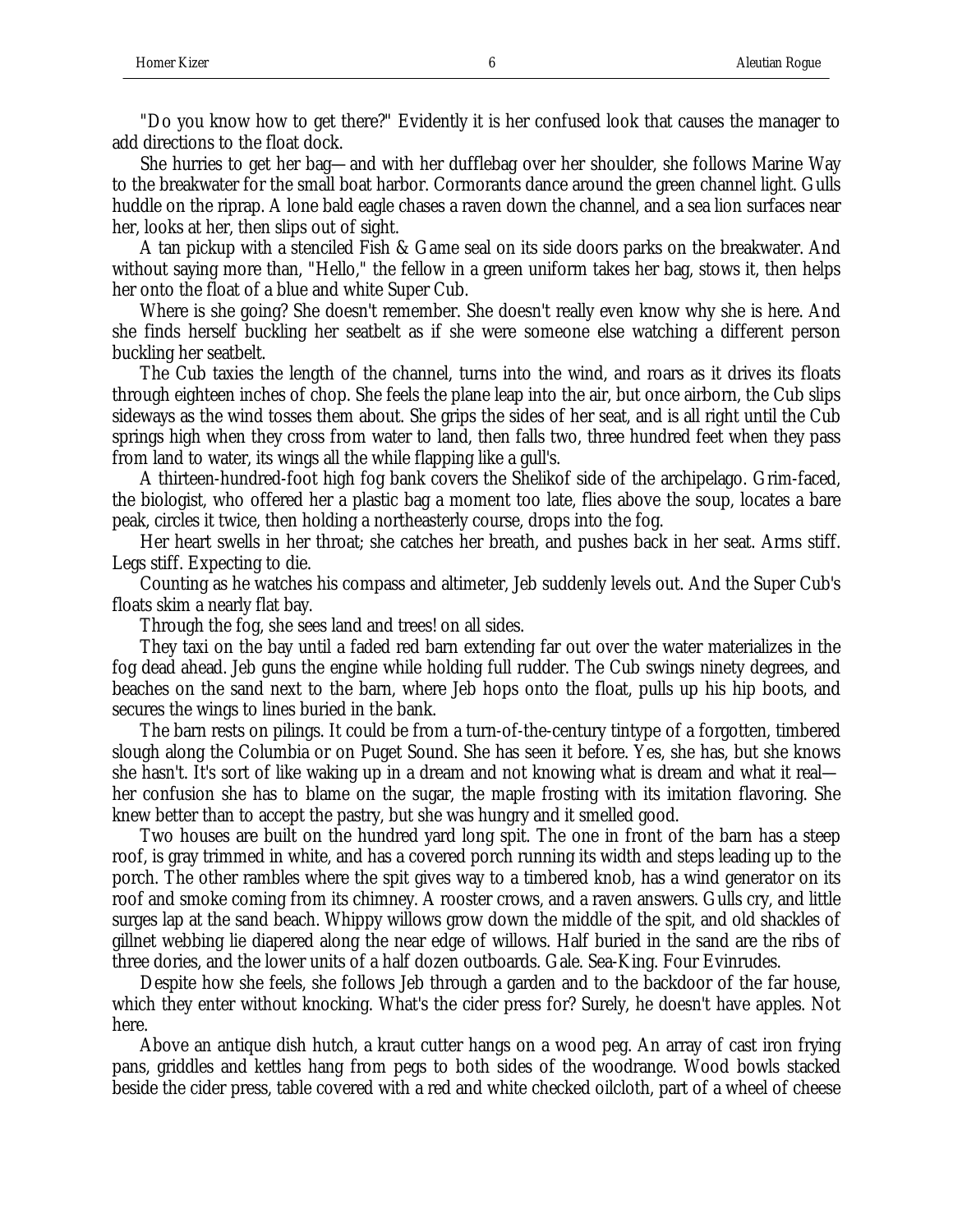and a loaf of dark bread, a bowl with six still unwashed eggs on the drainboard—the kitchen looks like her grandmother's.

A fellow with sandy hair the color of hers enters through double doors. He seems neither surprised nor annoyed that they have barged in. And without an introduction, she knows this is John Littlehaus, she just knows.

"Your reports are ready."

"I brought you some help. Your friend Jay sent her."

"That's good," he says without even looking at her, which upsets her greatly. Then he adds, "I think you'll find the results in Malina Bay interesting. They contradict your field surveys. Rather, they agree with what the draggers have been saying. And I want to know how your people made a tow in there. I had to move pots."

Jeb opens John's refrigerator, takes out a jar of mayonnaise, then cutting two slices of the dark bread—talking all the while he works—and a thick slice of cheese from wheel, he smears on a little mayonnaise, jams everything together and hands it to Louise, saying, "This will make your stomach feel better," before continuing his conversation with John: "I need a preliminary draft of the complete report Friday. Thought I'd fly out and tell you personally."

"Impossible. Not by Friday."

The sandwich tastes good although he could have left off the mayonnaise as far as she is concerned—Louise watches the harried biologist object while inwardly agreeing to having the draft ready by Friday, just something she sees in his eyes, she thinks.

"Got to have it," Jeb says. "Dammit, John, the Advisory Board meets Saturday, and based on our sampling, I'll have to recommend the fishery be closed. Now, we both know that's not the case."

She hears the biologist say, "Not for a month at the earliest, not a preliminary draft," but she knows he doesn't mean what he says.

"John, I know your report isn't due for two months and that the Shellfish Meeting isn't until May, but I need—yes, need—your data in Juneau Saturday. Without it, I'll be farting in the wind."

She wants to say something, but she doesn't really know what is going on. However, she sees that the pilot isn't really listening to John. If he were, then he would know that the biologist will have the report done by Friday.

"Tell them in Juneau that your temporary help didn't even wet their trawl. They couldn't have."

"Saturday, John, Saturday…I have to go before the fog gets worse. It was a little touchy setting down." Without waiting for further objections, Jeb vanishes through the door, and the plane vanishes into the fog.

When Louise hears the plane powering-up, she dashes outside and sprints towards the barn. He can't leave me. Not here. She waves frantically, but the Cub, swallowed by fog, engine muffled, passes high overhead. She then hears nothing, except the surge. And the rooster.

Returning to the kitchen, she collapses on a straight-backed chair. What the hell, she says to herself, it could be worse.

The biologist says, "I got word you were coming, but we've been socked in since the weekend. Brad was to meet you at the fuel dock."

"You have me mixed up with someone else." She glances around, and hears her mother's warnings against strangers, the only useful thing her mother ever told her. And yes, she intends to be careful. "Exactly where are we?"

"What was this about you working for me?" John asks as he picks up the loaf of bread.

The bite of real food in her stomach partially straightens out her thoughts: "I can't explain a situation to you that doesn't make sense to me. I only came out to give you a message about your friend Jay."

"Then I wasn't supposed to meet you?"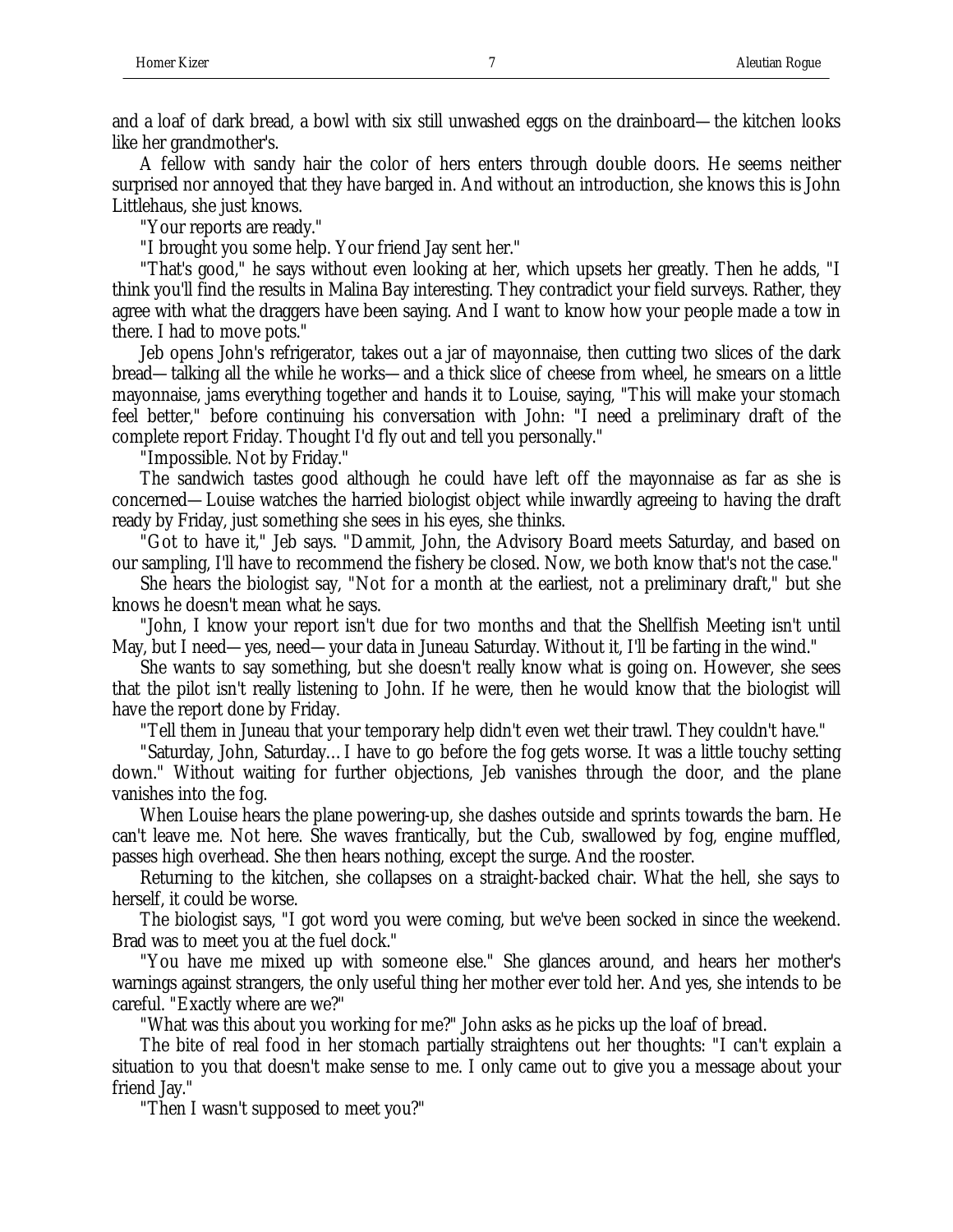"No, we weren't supposed to meet." She tells him what she knows about the shootings in Dutch, about Jay's disappearance and reported sinking, then about what she learned in Oregon, adding finally, "I didn't know how else to get a hold of him if he didn't really go down, and I don't think he did."

The biologist holds the loaf as if he doesn't know quite what to do with it: "I haven't seen him for—two years—maybe longer, but I suspected something like what you told me happened in Oregon. A lot of people come North to start over, some of them for good reasons."

"What report has to be done by Friday? I might be able to help while I wait." She details her qualifications. After all, she is employable even without her degree, and she does need a job in the worse sort of way.

"Can you type?"

*You sonofabitch*. This she hadn't expected: "What does that have to do with anything?" *I didn't study marine biology to work as a damn secretary, damn him anyhow*.

"What I need most is someone who can type."

"I don't type well." She'd rather lie than be a secretary with pretty legs like her mother was before Dad married her, like what her mother's friends are, each marrying one or more of their bosses, breaking up existing families to do so.

"If you can't type, can you print color? I'll need forty 8x10s." The biologist seems, to her, exasperated.

"I never printed color—"

"Then what can you do?" His voice betrays his irritation. "If I'm to get a completed draft by Friday—"

Not finishing his thought, John starts for the double doors with the loaf of bread still in hand.

"Can't," she hears the edge in her voice, "all women type?"

"I wouldn't know so you tell me."

"Although I haven't done color, I've printed lots of black and white…and I can type." What the hell, there's no sense fighting with him—and all she really wants from him is for him to listen to her.

But he seems not to hear what she said as, seeing the loaf in his hands as he starts through the doors, he turns around and asks, "A sandwich? I was gonna make one for myself."

She can't believe this: she still has half a sandwich in her hand and he asks if she wants one. Can't he see what is right in front of him. "No thanks." But thinking about how good the sandwich tastes and considering that she didn't eat anything but airline food yesterday, she changes her mind: "Yes, please. I am hungry."

"There's too much to do and too few hours, so don't mind me." He uncovers the end of the wheel of Longhorn, then slices four pieces of bread from the loaf he had been lugging around. "I'm not very good at saying no, which creates all kinds of problems for me."

"I need something to do until Jeb—that is his name, isn't it?—returns."

"Jeb Jebson. I've known him a long time, and won't fly with him." He flops the sandwiches onto a griddle that is still mostly cold. "One of these days, he'll smack into Devil's Paw, and I'll probably be the one who'll have to scrape him off the side of the mountain."

"There wasn't any hole in the fog."

"That's par for him…I forgot to ask, do you want anything but bread and cheese on your sandwich?"

"No." She watches him check the two sandwiches at least once every ten seconds. When they are sufficiently brown (from embarrassment, she suspects), he barehands one onto a plate that he awkwardly shoves in front of her.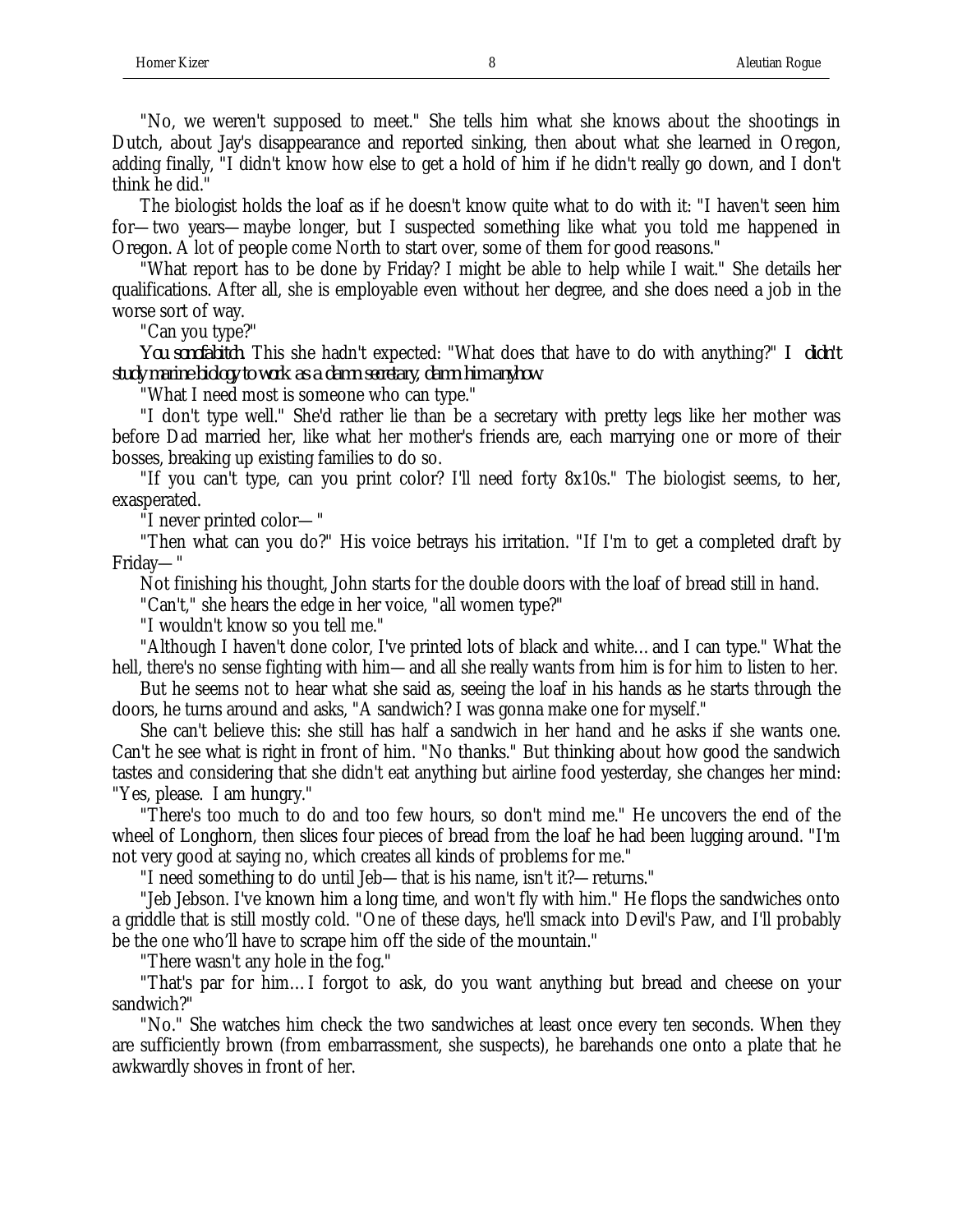She waits to see if he will cut the sandwich in half before she picks it up. When he doesn't, she can't resist asking, "You can cook, but can you type?" Then surprising her, the taunt, "Roll up your pants, I want to see your legs," passes through her lips.

"I apologized once, didn't I" he says, blushing.

He's red. She likes that, and she feels much freer than just a moment ago. "I've been wanting to ask, what do you use that for?" She nods towards the cider press.

"Squeezing berries. Doesn't work real well, but maybe I don't know how to use it." He tells about picking salmonberries and about his garden, but stops in the middle of telling how to put up sauerkraut. "Forgive me. You're not interested in that, and I don't have time to go into it."

Yes, she is interested: "You just shred and salt the cabbage? Is that all?"

"You bruise it after salting, then put a plate and a rock on it so its juices seal it. Set it where it's cool. Yeah, that's all there is to sauerkraut. But forgive me. I'm talking too much. There's work to do."

"Do you make salmonberry wine, too?"

He chuckles, then says, "I have a bottle Jay left if you want some, but no, I don't make any, don't drink, just one of those things I never started doing."

"No thanks on the wine, but I had to ask." She thinks he might listen to her, but how can she be sure?

"There's a room in the loft you can have. Do you have a bag?"

"Jeb threw it up in the willows." She saw it there when she went out to try and catch him before he took off.

"I'd better get it before the fog soaks it. This fog rolled in Monday. Supposed to break by the weekend, or so Peggy says."

She likes this guy, who doesn't seem to need anything from her. He might be six feet, but he isn't real big. One hundred sixty pounds, no more. He appears real ordinary; he could pass through a crowd and nobody would remember him. And she asks, "How well do you or did you really know Jay?"

"I've never seen him miss a shot when he aimed….Dunno. I suppose I know him as well as one person can know another. Know him well enough not to have asked him questions. When I first met him, he was hurting inside, the type of hurting only time heals."

"He never talked about his past?" This, she should know.

"Are you some sort of investigator?"

Her cheeks redden. He does listen. "No, no. It's just that, for one day, I learned an awful lot about him."

"I see…I'd better get your bag—and while Jay might not have been his real name, it was a good enough name for me." He leaves her alone in the kitchen.

She chews slowly as she takes in everything in the kitchen a second time, a bit envious. Even though she could still verbally decapitate him for asking if she can type, she sees, she realizes he has here what she always hoped to have. No Twinkies. No Monsanto syndrome here. She detests her mother's plastic world, with its imitation reality.

She doesn't hear him enter as the dark bread lies stone heavy in her stomach, doesn't know he is behind her until her dufflebag falls over on the floor beside her.

John asks, "What term do you need to complete your degree? Winter? Spring?"

"I've put off taking P-Chem as long as I can. There's a couple of labs and three more hours of Humanities that I need, why?" He does listen to her, really does. That excites her.

"There is this job issue still on the table. I really can't afford to hire you, and I certainly can't afford to both train and pay you. So where do we stand?" He turns a chair around, and sits, almost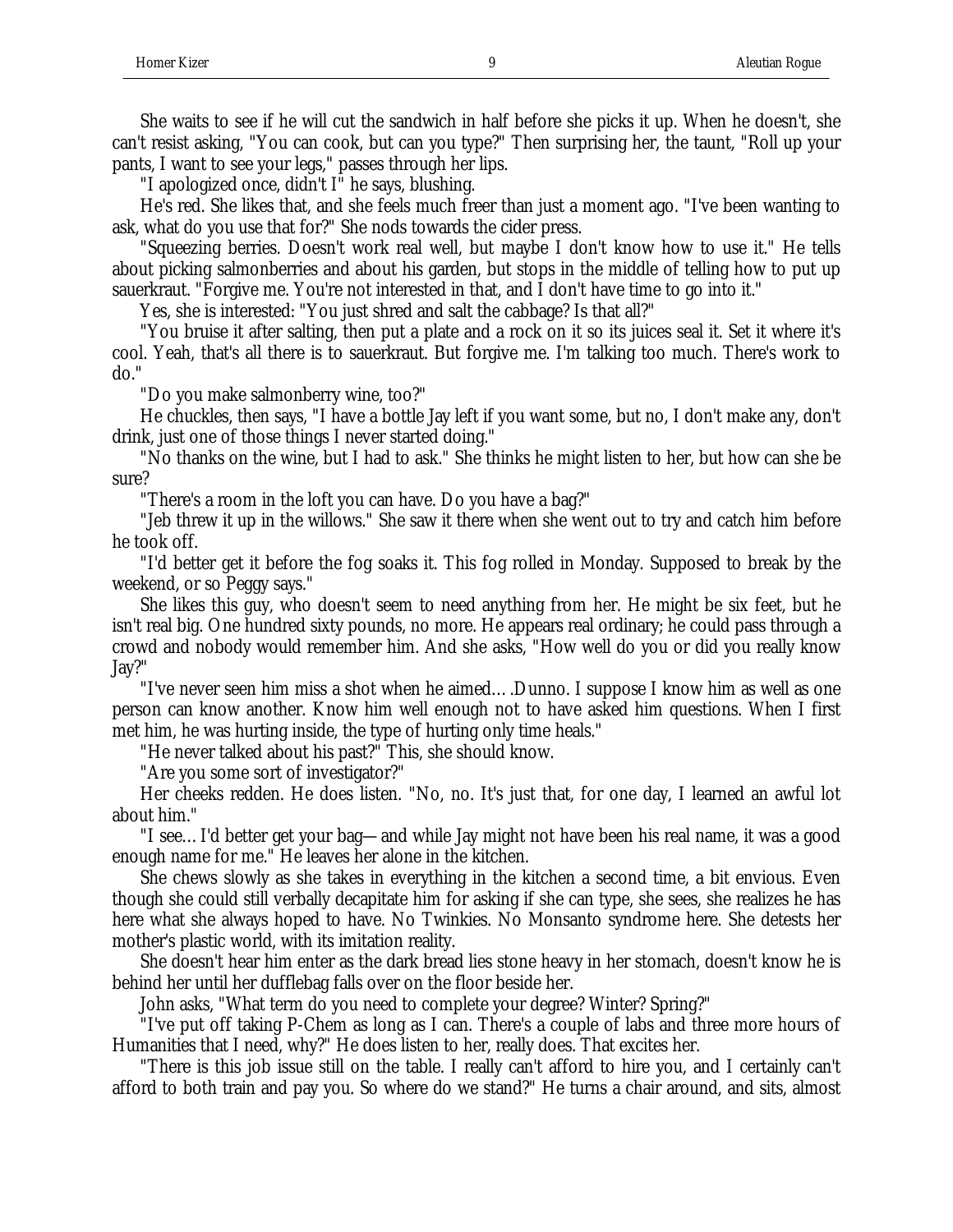across the table from her. "After September, money is always tight. I bid these jobs close, and weather's never a factor I've been able to figure accurately into my bids."

"You can afford me until Friday." She has no idea how she will pay her return fare to Oregon. She suspects she'll have to find a job in town when she returns.

"Then I'll show you how to print color. It's like black and white, but in absolute darkness."

\* Pleasantly surprised by the sharpness of John's transparencies but not at all happy with the resin-coated paper he has—it is all shadows, much too contrasty—Louise focuses the enlarger before she turns off the safe light so that she can print his slides of both healthy and diseased shrimp eggs. She feels like she is stealing from him. The rush to assemble this preliminary draft of his shrimp study has robbed him of the special savor of wrapping up a completed project, something she has only experienced a few times…he can't be much older than herself (at least he doesn't appear much older), but he has accomplished so much more, and she feels like a failure.

He spent an hour in the darkroom last night showing her how to print the 8x10s, and how he wants the Ektachrome positives cropped. He then surrendered his bed to her, said he would sleep on a cot in the lab, but as far as she can tell, judging by the number of prints drying, he was up all night. When she last saw him, he was staring into his typewriter. She imagines he still is. And she wonders if she should check on him just to make sure he is all right.

While she was with him last night, asking questions, making sure she was doing exactly what he wanted, she felt, coming from him, a quiet strength, a calm reassurance that everything would work out. It seemed like he was listening to her thoughts, hearing what she wanted to say before she spoke. She kind of liked the implied intimacy of him never touching her or making even a suggestive comment while anticipating her apprehensions, her next question, thought without her speaking. He has been nice to her considering she just dropped in on him, literally, landing the way the Super Cub did, and there are things she should know about him, but they don't seem as important as what she already knows. Her mind is at ease here, where all she hears is the throbbing whisper of the wind generator, the rooster and the lap of the surge. The tension driving her to get her degree, to get away from her mother, to fight against the greed of corporate America and world Capitalism—all of it is gone, and she wishes she never had to leave.

What is she to think of him? The pressure he's under, much of it self-imposed. He hasn't snapped at her. He works quickly, steadily. Doesn't play games. He's attractive, actually cute. And most important, he doesn't seem to need anything from her.

Clipping the last print to the drying line, she dumps the trays. She has worked herself out of a job; so she leaves the darkroom, peeks into his office, and asks, "Can I get you anything? I'm on my way to the kitchen."

"I think the fog has penetrated my brain," he says, leaning back in his chair.

"What are you trying to write?"

"One clever sentence saying the shrimp stocks are in bad shape due to disease destroying their eggs, not over-harvesting. But nothing I write is either clever or much good."

"You have to be tired. Why don't you take a nap?"

"No time."

"You can't keep going all the way till Friday morning without getting some sleep…maybe I can read what you've written and suggest something while you get some rest." She would like to see what sort of a writer he is.

"I can't ask that. You've already done more than I can afford."

From behind, she places her hands on his shoulders, massages the back of his neck with her thumbs, and says, "I'm glad to help. Just hope I am helping."

"That feels good. I must be tired."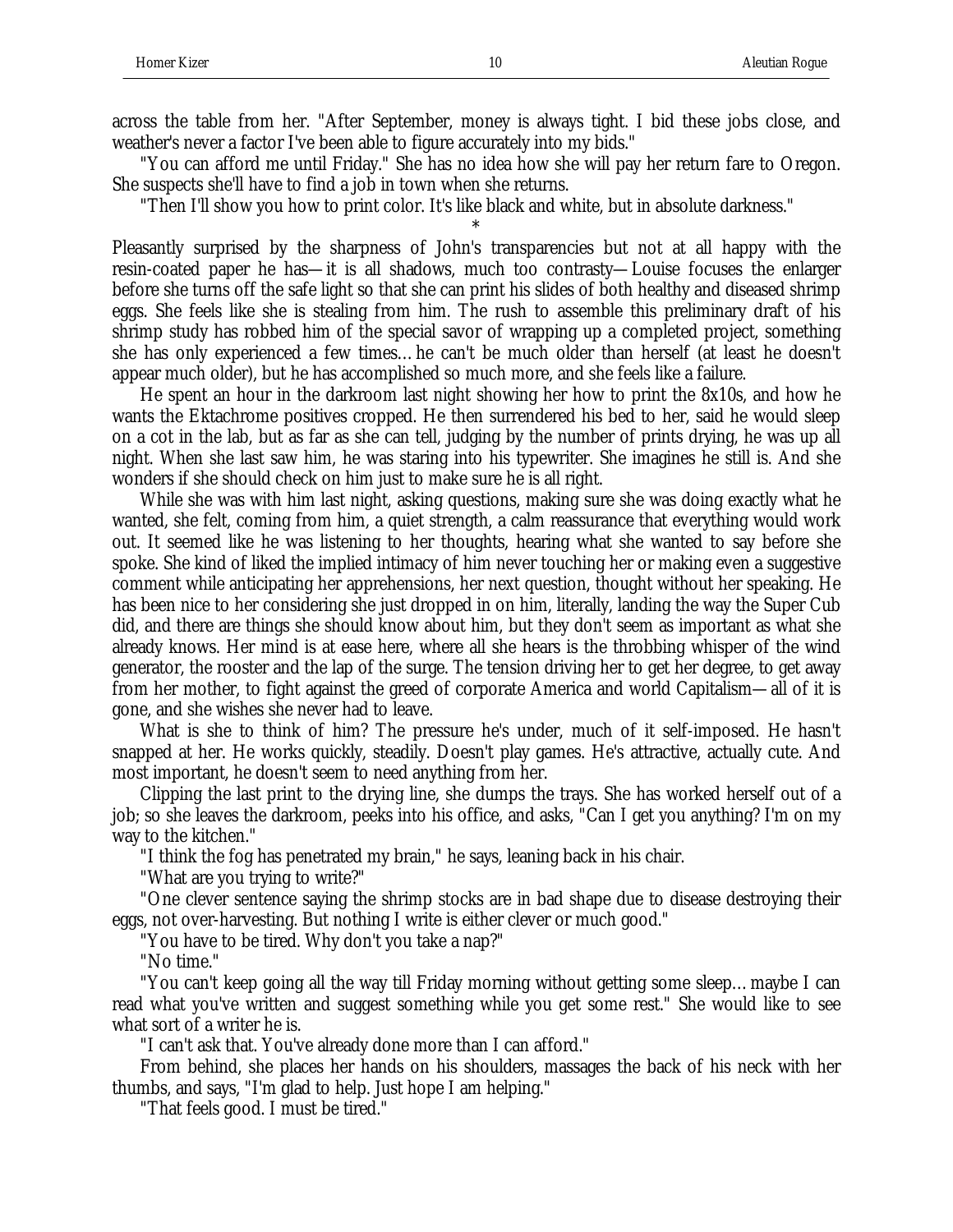"Lie down. You can't be creative without any sleep."

"I'm not supposed to be creative. That's what's wrong now. The state's suffering from creative mismanagement."

She leans over as if to kiss his cheek, her hair falling over his face, something she has seen her mother do a thousand times to her father and to other men. She hates her mother, especially right now as she feels herself shaking her head just a little, knowing the effect her hair can have, and not wanting to be like her mother but being her. Why is she doing this? what seems so natural but is so alien.

She stands up straight, her hands first to her side, then behind her, clutched together. "I'm sorry. I didn't mean to do that."

"What? I don't understand…I must be sleepy."

"You're tired. Really, you are. Go ahead and lie down."

"Naa, I'm all right. I can make it through. Have to. Don't have a choice considering how messed up the data state biologists presently have." He pauses, then asks, "Did I say that right?"

"I know what you mean, but do you?"

"Ask me when I'm awake…I usually don't get myself into a deadline situation."

"They'd better appreciate what you're doing."

"Jeb might. No one else will. If anything, I'll be blasted on some point I overlooked." He scoots his chair back, stretches and yawns. "If you want to read this, have at it."

She sits, and begins reading a stack of papers. His writing isn't smooth, but not objectionably rough either. Perhaps a little more spare than she is used to. An uninvited thought creeps in: she hopes he isn't gay.

He starts to leave the room, but she stops him. "Do you want me to mark changes I think this needs?"

After a moment, he says, "Mark whatever you think is necessary. I've been working on it so long I don't know what's good anymore."

"It looks like you could use full time help."

"If the full time help was any good, I couldn't afford to pay them half what they're worth—and if they aren't any good, I couldn't afford them at any price, cliqued but so true it can't be rephrased."

She turns, and with flushed face, says, "If you'd ask, I'd stay and work for a while without pay." "Run that one by me when I'm awake. Besides, you have to finish your degree. Top priority."

Then with sudden excitement in his voice, he asks, "You haven't met my girlfriend yet, have you?" "Girlfriend?"

"Come on." Grabbing her wrist, he drags her across the kitchen and out the backdoor. Once outside, he begins calling, "Here Sweetie, com'ere Sweetie, here Sweetie."

A doe followed by her yearling fawn steps from behind the chicken house.

"You can scratch her ears, but don't try to touch the fawn. She won't allow it."

"She's adorable. An absolute darling."

"Sweetie, I want you to meet Louise. She might someday be staying here so treat her nice…Louise, Sweetie."

"Why didn't you tell me about her before?"

Searching for a treat, the doe nuzzles his hand. He rubs her nose, behind her ears and down her back while the fawn sniffs its mother's hindquarters. Louise cautiously strokes the short, stiff hair down the bridge of Sweetie's nose.

"Stay with her while I get her some goody." He gives her hand a squeeze, then quickly steps to the feed shed adjacent to the chicken house. His sharp movements startle the fawn, which darts away.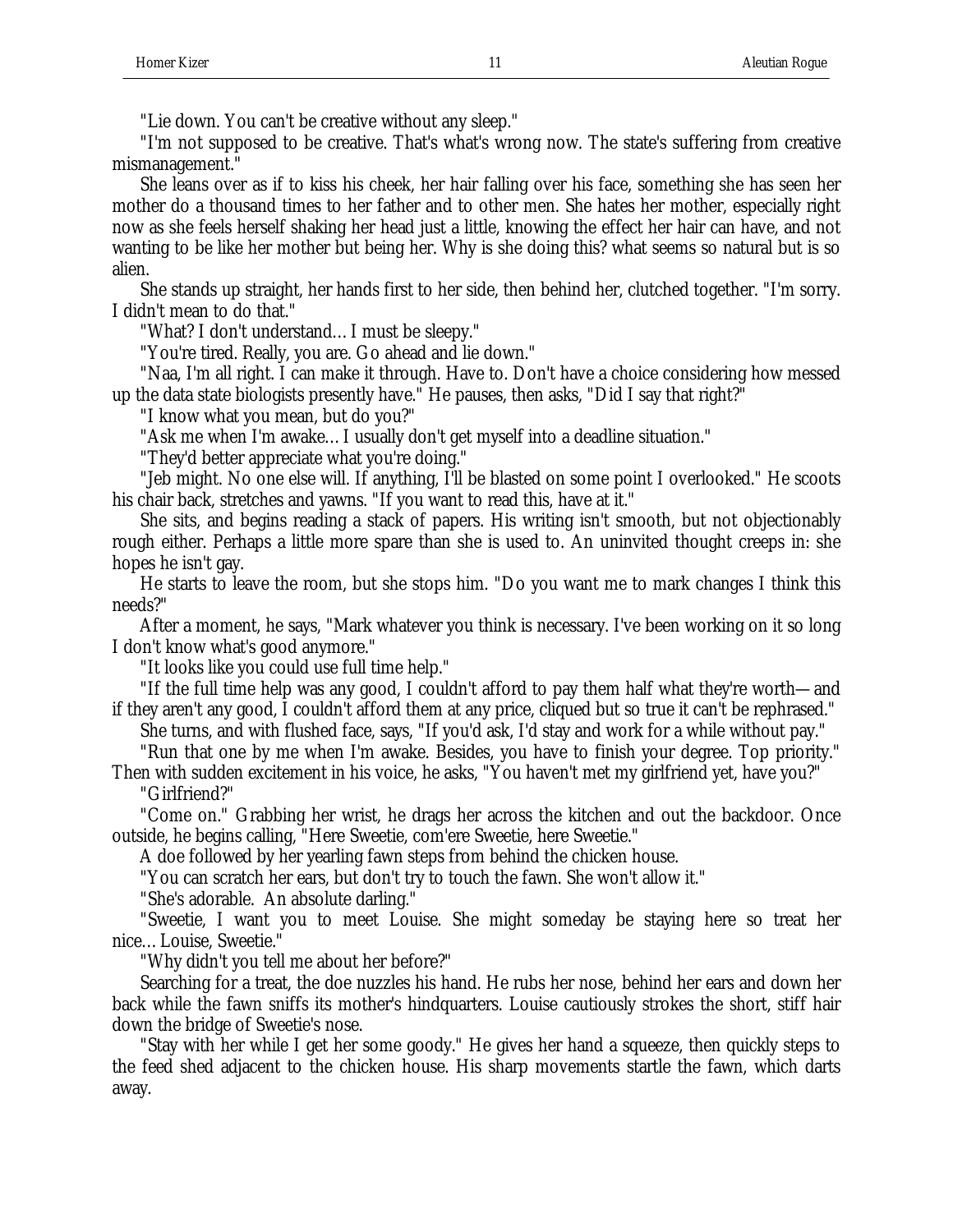Returning with a two-pound coffee can full of sugar beet pulp, he sets the can down. Sweetie promptly tips it over, and licks the dried pulp off the ground. And while her head is down, he runs his hand along the fawn's back.

"How long have you had her?" Louise rubs Sweetie's back.

"This is her second fawn…I found her as a yearling, about four miles out in Shelikof Strait. Evidently the current swept her away from one of the islands."

"You rescued her then?" This is an important thing to know about him. It goes to his character.

"I suppose. She suffered some sort of a mental breakdown, really gets panicky now when I leave in the skiff. Planes, bigger boats don't bother her. Just skiffs…I really think she believes she's people."

"So she really is your girlfriend."

"Oh, I keep telling her that the only reason I feed her is so she'll be good and fat when I butcher her."

"You're kidding?" *Why would he say such a thing? Surely, he doesn't mean it*.

"You have to ask?"

His voice, if she remembers what he said and how he said it, didn't indicate that he was joking, but evidently he was. She will have to listen more carefully to what he says: "No, I don't think so."

"You'll have to stick around, though, to know for sure."

Again, his voice doesn't give an additional information so she doesn't know how to take his words, which by themselves could mean several things. How is she to know for sure what he means? And she asks, "An invitation?"

"If you want it to be one…but only if you want it to be one." The fog thins, appears to be lifting. Distant clouds show faint orange streaks along their bottom edges as the sun drops beyond the horizon. He points to the light spot the in southern sky where it had been, and says, "From right here, in February, you see some of the prettiest sunsets in the world, middle of the afternoon sunsets, glorious ones at a time when you can enjoy them."

"Maybe someday I might," she pauses, suddenly overwhelmed by the rapidity of what might be developing. What is she rushing into this time? This is too fast, much too fast. "There might be a day when I would like seeing sunsets here." Nevertheless, she slips her arm around his waist, and he lays his on her shoulders.

Sweetie pushes the empty can around with her nose. The fawn scarcely received a lick of the beet pulp and is trying to figure out what it missed.

A cool breeze blows off Shelikof, blows towards them and chills Louise, as he says, "I don't have another major project lined up so I don't know how I'll get you more pay."

She wants to say, *Quit thinking about money*, but no words flow as she realizes how close she has come to repeating the mistake she made with her former roommate. She doesn't know John well enough to be anything except friends. Doesn't. Just doesn't. And she wonders why her thoughts seem so out of character for her since she arrived here on Hogg Island in Blue Fox Bay, off the coast of Afognak Island and just north of Devil's Paw Mountain. To herself, she seems another person.

The vastness of the faint sunset shrinks into darkness without either of them trying to stop it. The breeze becomes sharp, and he feels her shiver. He says, "Sweetie'll be here in the morning. Let's go in."

Upon entering the lab, she heads for the stove: "I'll fix us something to eat."

"There's leftover stew in the frig. That's probably easiest." He pours himself a cup of coffee while scanning channels on a single sideband set mounted on the wall just inside the backdoor.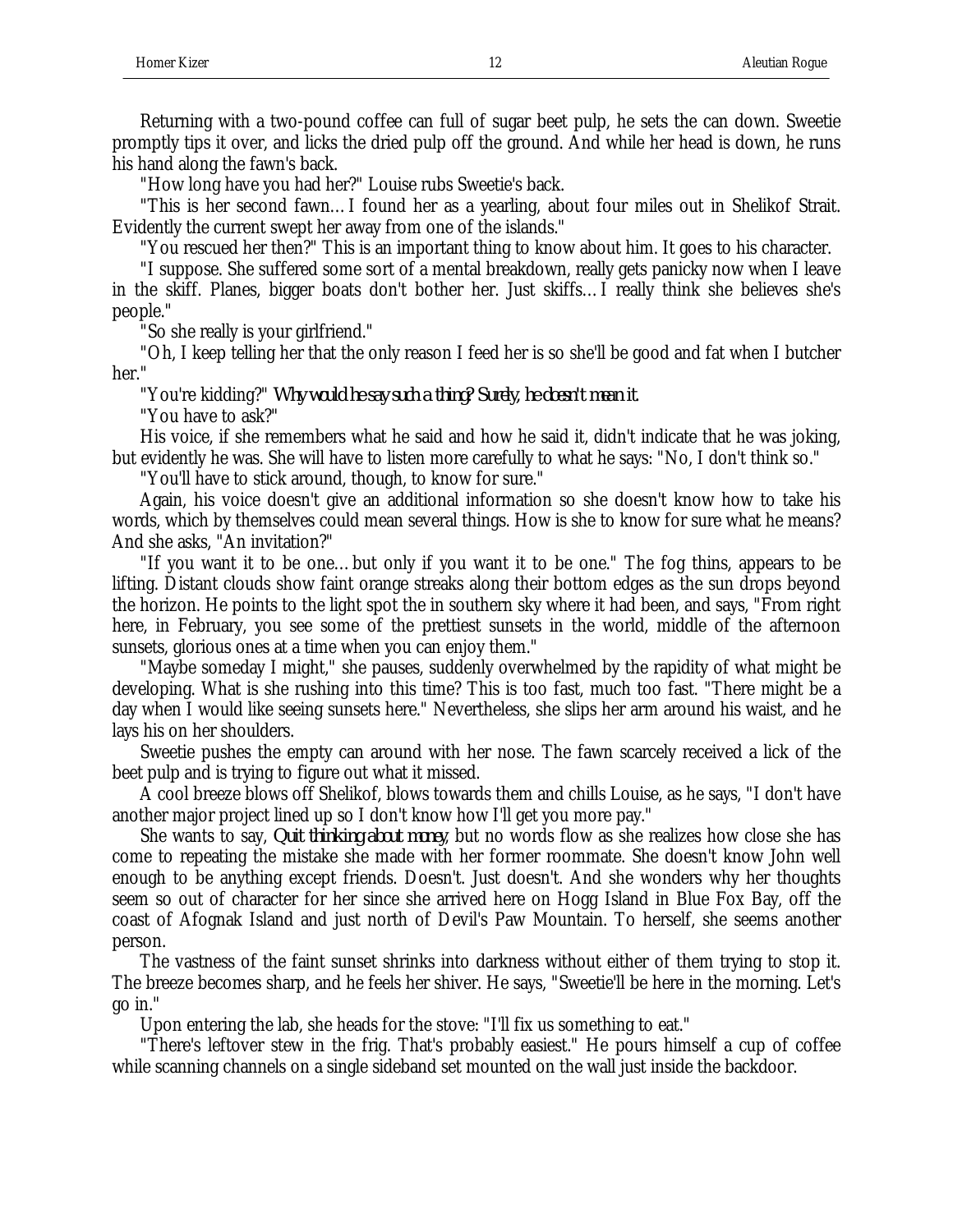"You're burning whatever." Returning her attention to the stove, she stirs the stew, stirring its scorched bottom throughout it. She never prided myself upon being domestic, but she didn't need this, not tonight.

"It's warm enough," he says, taking her spoon.

She sees him wince as he dishes himself a bowl, but he doesn't complain. Instead, he sits at the table, and begins eating.

It smells terrible. She pushes the meat aside, lifts a chunk of potato to her mouth, grimaces: "This is awful. Would you like something else?"

"That stove sits over there all day just waiting for a chance to burn something. I'm not going to give it the satisfaction of knowing it won."

"You're nuts." She scrapes her bowl into the chicken bucket, rummages through his refrigerator which holds more than beer, and returns with something that looks like a salad.

"There's a dozen eggs in there that need used up."

"I'll fix them for you."

"Don't have the time. Jeb will be here tomorrow if he comes. He won't wait until Friday, the voice of experience speaking." Finishing the stew, John sets his bowl in the sink.

"You mean he might not come? After all you've done." She can't believe the pilot would be that cruel.

"Fog hasn't blown out yet, just lifted a little." He leaves the kitchen to return to his typewriter, saying as he leaves, "One of these days, Jeb will smack into Devil's Paw. He won't be the first, nor the last. But he might be the messiest."

The thought isn't one on which she wants to dwell as she watches his back disappear through the double doors, her words now ready to come freely. But she says nothing as she stays where she is as he types without pausing. When standing in the kitchen staring at the double doors finally becomes too awkward to continue, she locates her parka. He doesn't hear her eventually slip out of the lab.

With her parka drawn tight around her, she stands on the tip of the spit, hears a seal or something splash in the darkness ahead of her, again hears the splish of the wind generator and the lapping of the little surges rolling in from Shelikof Strait. Otherwise the night is silent. No sirens. No horns. No cars. No laughing, partying, voices, music. The silence of darkness and fog. The feel of loneliness. The insignificance of self. Of being a shrimp studied by John. Damn him anyway. She coerced an invitation to stay, but he doesn't seem to mind, doesn't seem particularly interested in her. He doesn't seem the type to go for Barbie dolls or fashion plates. So what's wrong? Why can't either of them just let nature take its course? She is afraid to guess why. Something is wrong; yet everything is right. And she feels forces over which she has no control.

She slowly strolls towards the lab, passes it, and begins a tour of the small island. Following its perimeter, she climbs the knoll behind the lab, and once she is beyond the light cast from the lab's windows, the night is very black. She seems to float in the darkness as she gropes for tree trunks to clutch, squeezing between gnarled butts of stunted spruce, instinctively ducking green and dead branches.

Sweetie follows her as a timid dog would, making no noise but always there, a step behind.

They stop, she and Sweetie, atop a rocky bluff where she looks down at the darkened sea a dozen yards below. She pets Sweetie's back; the doe rubs her head and neck against her pantleg. "You're a pretty girl, Sweetie." And she tells herself, *I can be as hard to run off as you are if I want to be*.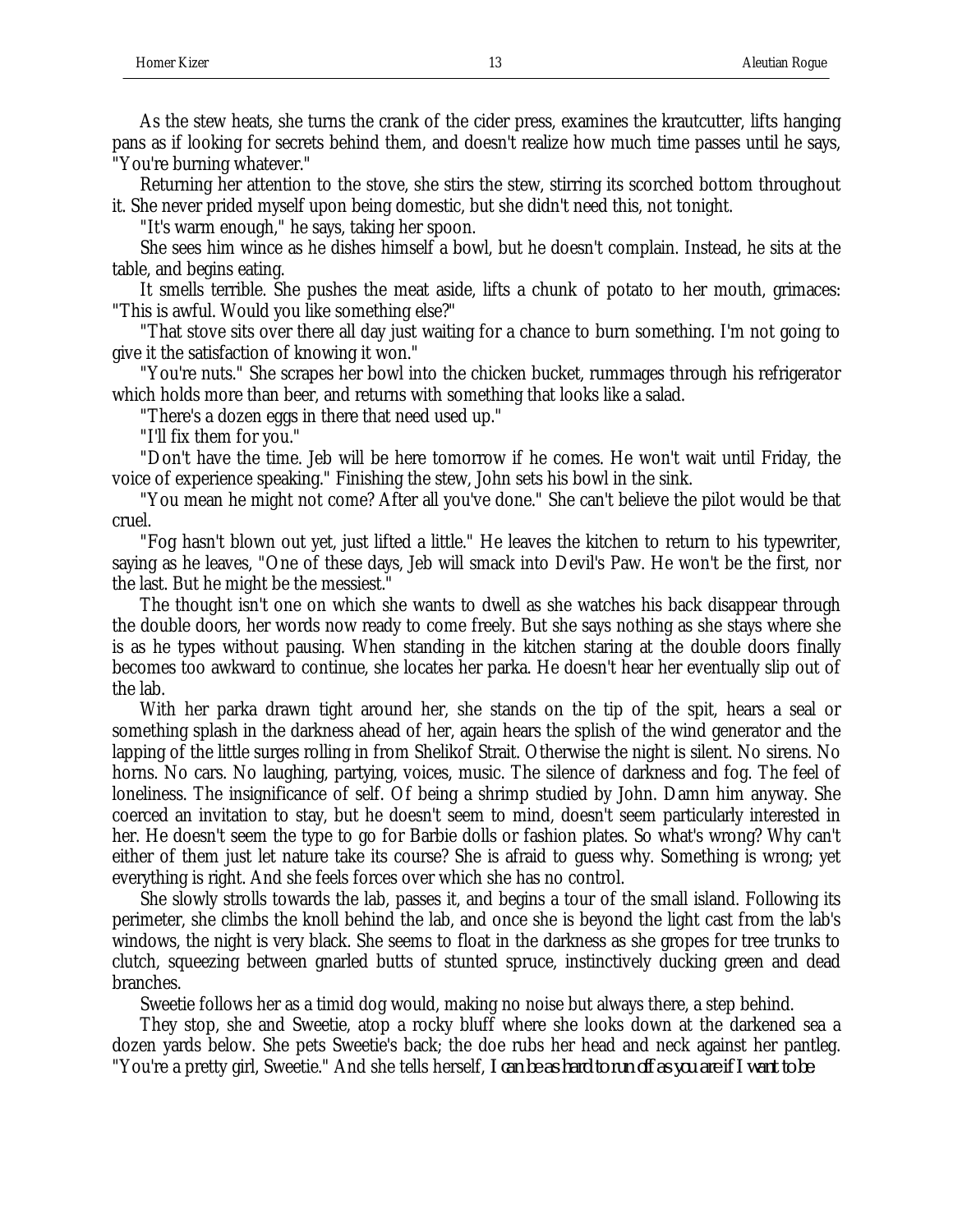It's very late when she returns to the lab. Still, she hears the ball of his typewriter rapidly slap the platen as she tiptoes through the kitchen, her boots in hand. She pulls the sheet back on the bed wide enough for two…the next thing she knows, she's awakened by Jeb calling from the kitchen.

She hears John stumble through the double doors separating the kitchen from the rest of the lab. Hastily dressing, she is barely awake as she pushes the swinging doors aside and volunteers, "I'll make coffee."

"I already got it. Thanks anyway."

"Hey, I can't stay. The weather's going to hell so I had to come out early." The pilot pours himself a half cup of coffee that must have been made hours ago as thick as it is.

John also pours himself a half cup so there will be some for her: "Yeah, I heard the marine forecast before I laid down."

Louise takes the now mostly empty pot, dumps the grounds and refills it with water—she will wait for fresh.

"Shit, John, you must've just got to bed."

"I have a draft you can take. It's rough, but readable, I hope. Definitely not ready for publication."

Producing a white cardboard box of powdered-sugar covered doughnuts, Jeb says, while indicating that both John and Louise should help themselves, "How about you going to Juneau and presenting the paper yourself."

Yawning, John shakes his head: "You know me better than to even ask. You know what I think of that circus down there."

"Just this one time."

"NO!"

"You're cutting off your nose. You know if you go, it'll lead to another study." The pilot takes a third doughnut, each two bites apiece.

"Better I cut it off than have them peck at it until it falls off." This is fished-out water into which the state biologist casts his line: John is on Blue Fox Island because he tired of politics long ago.

"It'd be nice if you'd go this one time. Make the presentation. The pay'll be good. Expenses plus one-fifty a day for every day you're gone from here, and you know how the weather can be this time of year."

"No."

"Don't you want to present your work?" asks Louise.

"Sure I do, but presenting my work doesn't have anything to do with this. They'll want the paper on Saturday, they always do. And Jeb here knows I don't work Saturdays. Plus, I can't leave the lab this time of year. Too many things need tending here." He has said more to Louise than he intended.

Knowing how important the presentation of a paper is, Louise volunteers, "I can stay here."

"No…there are cultures that have to be kept warm, and it'd take too long to show you what needs done, and I'm the only one who knows how to keep the generators running if the wind ever decides to quit blowing."

"What's the chance of that?" Facing him squarely, Louise says, "Those are excuses, not reasons for not going."

"I've also begun some mouse bioassays—PSP testing." He pauses, knowing he is only giving excuses. She wants reasons, and he doesn't want to go into them. Nevertheless, he places his hands on her shoulders, and says, "As far as going to Juneau goes, I've battled with subcommittees and advisory boards for the last time. They can either accept a written report or come here and talk to me. My time's more valuable than theirs. Besides, the more days they're away from Juneau, the better off Alaska is." She doesn't, he believes, need more reason than that.